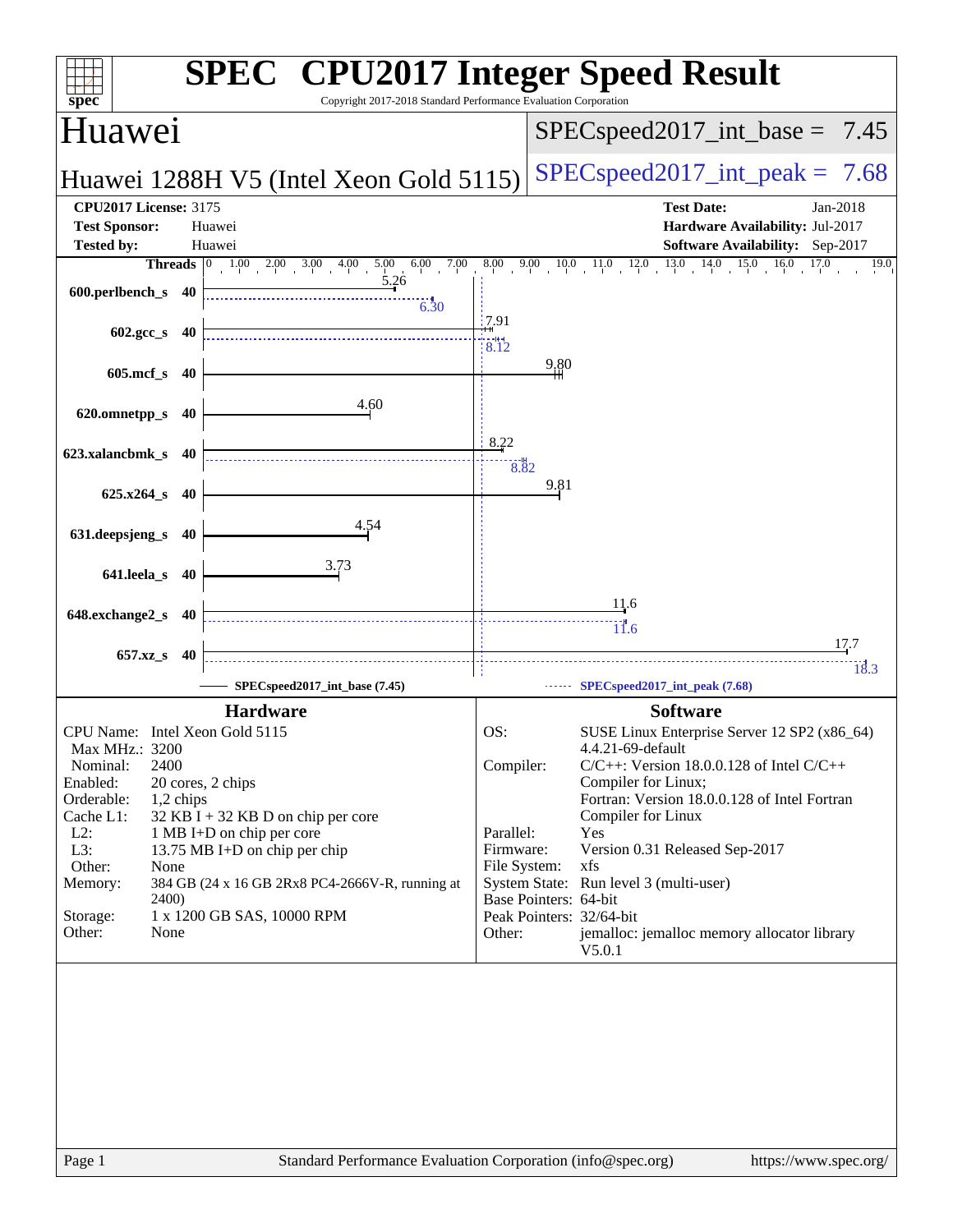

Copyright 2017-2018 Standard Performance Evaluation Corporation

## Huawei

### $SPECspeed2017\_int\_base = 7.45$

Huawei 1288H V5 (Intel Xeon Gold 5115) SPECspeed 2017\_int\_peak =  $7.68$ 

**[CPU2017 License:](http://www.spec.org/auto/cpu2017/Docs/result-fields.html#CPU2017License)** 3175 **[Test Date:](http://www.spec.org/auto/cpu2017/Docs/result-fields.html#TestDate)** Jan-2018 **[Test Sponsor:](http://www.spec.org/auto/cpu2017/Docs/result-fields.html#TestSponsor)** Huawei **[Hardware Availability:](http://www.spec.org/auto/cpu2017/Docs/result-fields.html#HardwareAvailability)** Jul-2017 **[Tested by:](http://www.spec.org/auto/cpu2017/Docs/result-fields.html#Testedby)** Huawei **[Software Availability:](http://www.spec.org/auto/cpu2017/Docs/result-fields.html#SoftwareAvailability)** Sep-2017

#### **[Results Table](http://www.spec.org/auto/cpu2017/Docs/result-fields.html#ResultsTable)**

|                                      | <b>Base</b>    |                |       |                | <b>Peak</b> |                |       |                |                |              |                |              |                |              |
|--------------------------------------|----------------|----------------|-------|----------------|-------------|----------------|-------|----------------|----------------|--------------|----------------|--------------|----------------|--------------|
| <b>Benchmark</b>                     | <b>Threads</b> | <b>Seconds</b> | Ratio | <b>Seconds</b> | Ratio       | <b>Seconds</b> | Ratio | <b>Threads</b> | <b>Seconds</b> | <b>Ratio</b> | <b>Seconds</b> | <b>Ratio</b> | <b>Seconds</b> | <b>Ratio</b> |
| $600.$ perlbench $\mathsf{S}$        | 40             | 337            | 5.26  | 337            | 5.26        | 335            | 5.29  | 40             | 280            | 6.34         | 282            | 6.29         | 282            | 6.30         |
| $602 \text{.} \text{gcc}\text{_<}$ s | 40             | 513            | 7.77  | 499            | 7.97        | 504            | 7.91  | 40             | 481            | 8.28         | <u>490</u>     | 8.12         | 494            | 8.07         |
| $605$ .mcf s                         | 40             | 488            | 9.68  | 482            | 9.80        | 477            | 9.89  | 40             | 488            | 9.68         | 482            | 9.80         | 477            | 9.89         |
| 620.omnetpp_s                        | 40             | 354            | 4.60  | 355            | 4.60        | 355            | 4.60  | 40             | 354            | 4.60         | 355            | 4.60         | 355            | 4.60         |
| 623.xalancbmk s                      | 40             | 172            | 8.25  | 173            | 8.21        | 172            | 8.22  | 40             | 161            | 8.82         | 161            | 8.77         | 159            | 8.89         |
| 625.x264 s                           | 40             | 180            | 9.81  | 180            | 9.80        | 180            | 9.81  | 40             | 180            | 9.81         | 180            | 9.80         | 180            | 9.81         |
| 631.deepsjeng_s                      | 40             | 316            | 4.53  | 315            | 4.55        | 315            | 4.54  | 40             | 316            | 4.53         | 315            | 4.55         | 315            | 4.54         |
| 641.leela s                          | 40             | 457            | 3.73  | 458            | 3.73        | 458            | 3.73  | 40             | 457            | 3.73         | 458            | 3.73         | 458            | 3.73         |
| 648.exchange2_s                      | 40             | 253            | 11.6  | 253            | 11.6        | 254            | 11.6  | 40             | 254            | 11.6         | 253            | <b>11.6</b>  | 252            | 1.7          |
| $657.xz$ s                           | 40             | 349            | 17.7  | 349            | 17.7        | 349            | 17.7  | 40             | 339            | 18.3         | 338            | 18.3         | <b>339</b>     | <u>18.3</u>  |
| $SPECspeed2017$ int base =<br>7.45   |                |                |       |                |             |                |       |                |                |              |                |              |                |              |

**[SPECspeed2017\\_int\\_peak =](http://www.spec.org/auto/cpu2017/Docs/result-fields.html#SPECspeed2017intpeak) 7.68**

Results appear in the [order in which they were run.](http://www.spec.org/auto/cpu2017/Docs/result-fields.html#RunOrder) Bold underlined text [indicates a median measurement](http://www.spec.org/auto/cpu2017/Docs/result-fields.html#Median).

### **[Operating System Notes](http://www.spec.org/auto/cpu2017/Docs/result-fields.html#OperatingSystemNotes)**

Stack size set to unlimited using "ulimit -s unlimited"

### **[General Notes](http://www.spec.org/auto/cpu2017/Docs/result-fields.html#GeneralNotes)**

Environment variables set by runcpu before the start of the run: KMP\_AFFINITY = "granularity=fine,scatter" LD\_LIBRARY\_PATH = "/spec2017/lib/ia32:/spec2017/lib/intel64:/spec2017/je5.0.1-32:/spec2017/je5.0.1-64" OMP\_STACKSIZE = "192M"

 Binaries compiled on a system with 1x Intel Core i7-4790 CPU + 32GB RAM memory using Redhat Enterprise Linux 7.4 Transparent Huge Pages enabled by default Prior to runcpu invocation Filesystem page cache synced and cleared with: sync; echo 3> /proc/sys/vm/drop\_caches

 jemalloc: configured and built at default for 32bit (i686) and 64bit (x86\_64) targets; jemalloc: built with the RedHat Enterprise 7.4, and the system compiler gcc 4.8.5; jemalloc: sources available from jemalloc.net or <https://github.com/jemalloc/jemalloc/releases>

No: The test sponsor attests, as of date of publication, that CVE-2017-5754 (Meltdown) is mitigated in the system as tested and documented. No: The test sponsor attests, as of date of publication, that CVE-2017-5753 (Spectre variant 1) is mitigated in the system as tested and documented.

**(Continued on next page)**

| Page 2<br>Standard Performance Evaluation Corporation (info@spec.org) | https://www.spec.org/ |
|-----------------------------------------------------------------------|-----------------------|
|-----------------------------------------------------------------------|-----------------------|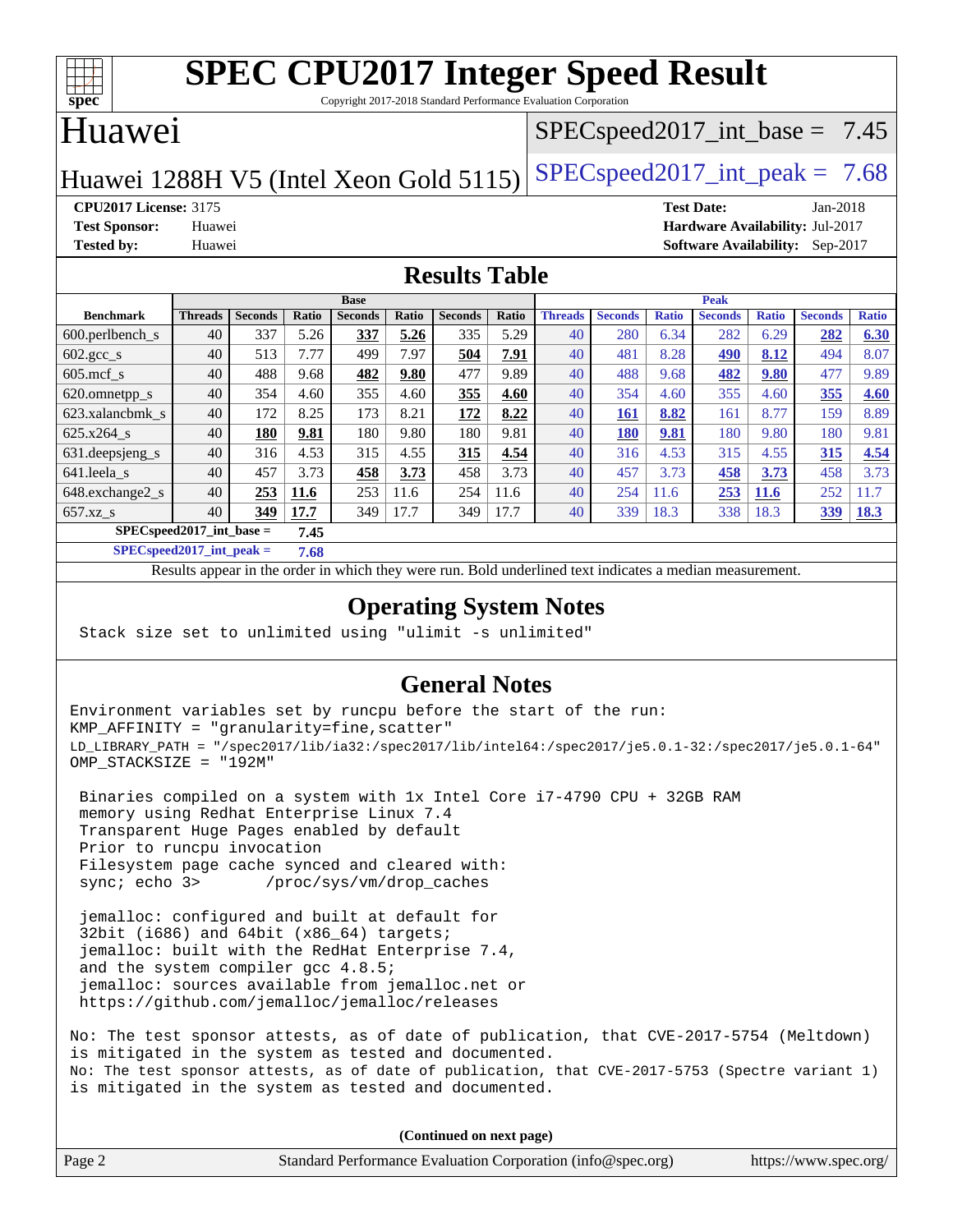

Copyright 2017-2018 Standard Performance Evaluation Corporation

### Huawei

 $SPECspeed2017\_int\_base = 7.45$ 

Huawei 1288H V5 (Intel Xeon Gold 5115) SPECspeed 2017\_int\_peak =  $7.68$ 

**[Tested by:](http://www.spec.org/auto/cpu2017/Docs/result-fields.html#Testedby)** Huawei **[Software Availability:](http://www.spec.org/auto/cpu2017/Docs/result-fields.html#SoftwareAvailability)** Sep-2017

**[CPU2017 License:](http://www.spec.org/auto/cpu2017/Docs/result-fields.html#CPU2017License)** 3175 **[Test Date:](http://www.spec.org/auto/cpu2017/Docs/result-fields.html#TestDate)** Jan-2018 **[Test Sponsor:](http://www.spec.org/auto/cpu2017/Docs/result-fields.html#TestSponsor)** Huawei **[Hardware Availability:](http://www.spec.org/auto/cpu2017/Docs/result-fields.html#HardwareAvailability)** Jul-2017

#### **[General Notes \(Continued\)](http://www.spec.org/auto/cpu2017/Docs/result-fields.html#GeneralNotes)**

No: The test sponsor attests, as of date of publication, that CVE-2017-5715 (Spectre variant 2) is mitigated in the system as tested and documented.

This benchmark result is intended to provide perspective on past performance using the historical hardware and/or software described on this result page.

The system as described on this result page was formerly generally available. At the time of this publication, it may not be shipping, and/or may not be supported, and/or may fail to meet other tests of General Availability described in the SPEC OSG Policy document, <http://www.spec.org/osg/policy.html>

This measured result may not be representative of the result that would be measured were this benchmark run with hardware and software available as of the publication date.

#### **[Platform Notes](http://www.spec.org/auto/cpu2017/Docs/result-fields.html#PlatformNotes)**

```
 BIOS configuration:
Power Efficiency Mode Set to Custom
Hyper-Threading Set to Disable
Sysinfo program /spec2017/bin/sysinfo
Rev: r5797 of 2017-06-14 96c45e4568ad54c135fd618bcc091c0f
running on linux-hyq4 Mon Jan 22 21:49:36 2018
SUT (System Under Test) info as seen by some common utilities.
For more information on this section, see
  https://www.spec.org/cpu2017/Docs/config.html#sysinfo
From /proc/cpuinfo
  model name : Intel(R) Xeon(R) Gold 5115 CPU @ 2.40GHz
      2 "physical id"s (chips)
      20 "processors"
   cores, siblings (Caution: counting these is hw and system dependent. The following
   excerpts from /proc/cpuinfo might not be reliable. Use with caution.)
      cpu cores : 10
      siblings : 10
     physical 0: cores 0 1 2 3 4 8 9 10 11 12
     physical 1: cores 0 1 2 3 4 8 9 10 11 12
From lscpu:
   Architecture: x86_64
     CPU op-mode(s): 32-bit, 64-bit
   Byte Order: Little Endian
    CPU(s): 20
```
**(Continued on next page)**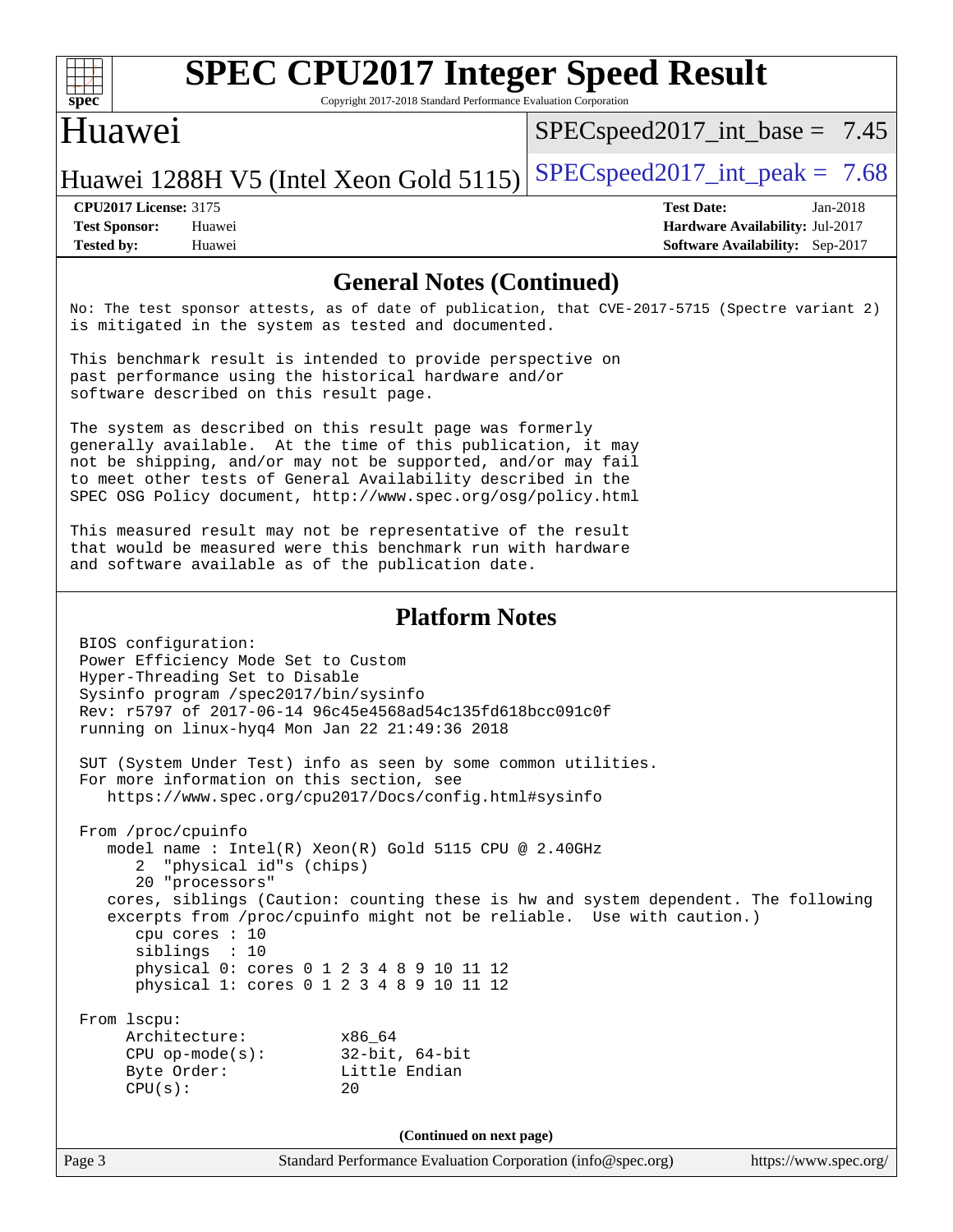

Copyright 2017-2018 Standard Performance Evaluation Corporation

## Huawei

[SPECspeed2017\\_int\\_base =](http://www.spec.org/auto/cpu2017/Docs/result-fields.html#SPECspeed2017intbase) 7.45

Huawei 1288H V5 (Intel Xeon Gold 5115) [SPECspeed2017\\_int\\_peak =](http://www.spec.org/auto/cpu2017/Docs/result-fields.html#SPECspeed2017intpeak)  $7.68$ 

**[CPU2017 License:](http://www.spec.org/auto/cpu2017/Docs/result-fields.html#CPU2017License)** 3175 **[Test Date:](http://www.spec.org/auto/cpu2017/Docs/result-fields.html#TestDate)** Jan-2018 **[Test Sponsor:](http://www.spec.org/auto/cpu2017/Docs/result-fields.html#TestSponsor)** Huawei **[Hardware Availability:](http://www.spec.org/auto/cpu2017/Docs/result-fields.html#HardwareAvailability)** Jul-2017 **[Tested by:](http://www.spec.org/auto/cpu2017/Docs/result-fields.html#Testedby)** Huawei **[Software Availability:](http://www.spec.org/auto/cpu2017/Docs/result-fields.html#SoftwareAvailability)** Sep-2017

#### **[Platform Notes \(Continued\)](http://www.spec.org/auto/cpu2017/Docs/result-fields.html#PlatformNotes)**

|                   |                                                                                                                                                                                                                                                                                             | (Continued on next page)                                                                                                                                                                                                                                                                                                                                                                                                                                                                                                                                                                                                                                                                                                                                                                    |  |
|-------------------|---------------------------------------------------------------------------------------------------------------------------------------------------------------------------------------------------------------------------------------------------------------------------------------------|---------------------------------------------------------------------------------------------------------------------------------------------------------------------------------------------------------------------------------------------------------------------------------------------------------------------------------------------------------------------------------------------------------------------------------------------------------------------------------------------------------------------------------------------------------------------------------------------------------------------------------------------------------------------------------------------------------------------------------------------------------------------------------------------|--|
|                   |                                                                                                                                                                                                                                                                                             |                                                                                                                                                                                                                                                                                                                                                                                                                                                                                                                                                                                                                                                                                                                                                                                             |  |
| node<br>0 :<br>1: | physical chip.<br>$available: 2 nodes (0-1)$<br>node 0 cpus: 0 1 2 3 4 5 6 7 8 9<br>node 0 size: 191498 MB<br>node 0 free: 190395 MB<br>node 1 cpus: 10 11 12 13 14 15 16 17 18 19<br>node 1 size: 193412 MB<br>node 1 free: 192340 MB<br>node distances:<br>0<br>1<br>10<br>21<br>21<br>10 | From numactl --hardware WARNING: a numactl 'node' might or might not correspond to a                                                                                                                                                                                                                                                                                                                                                                                                                                                                                                                                                                                                                                                                                                        |  |
|                   | L3 cache:<br>NUMA node0 CPU(s):<br>NUMA nodel CPU(s):<br>Flags:<br>/proc/cpuinfo cache data<br>cache size : 14080 KB                                                                                                                                                                        | 14080K<br>$0 - 9$<br>$10 - 19$<br>fpu vme de pse tsc msr pae mce cx8 apic sep mtrr pge mca cmov<br>pat pse36 clflush dts acpi mmx fxsr sse sse2 ss ht tm pbe syscall nx pdpelgb rdtscp<br>lm constant_tsc art arch_perfmon pebs bts rep_good nopl xtopology nonstop_tsc<br>aperfmperf eagerfpu pni pclmulqdq dtes64 monitor ds_cpl vmx smx est tm2 ssse3 sdbg<br>fma cx16 xtpr pdcm pcid dca sse4_1 sse4_2 x2apic movbe popcnt tsc_deadline_timer aes<br>xsave avx f16c rdrand lahf_lm abm 3dnowprefetch ida arat epb pln pts dtherm intel_pt<br>tpr_shadow vnmi flexpriority ept vpid fsgsbase tsc_adjust bmil hle avx2 smep bmi2<br>erms invpcid rtm cqm mpx avx512f avx512dq rdseed adx smap clflushopt clwb avx512cd<br>avx512bw avx512vl xsaveopt xsavec xgetbvl cqm_llc cqm_occup_llc |  |
|                   | BogoMIPS:<br>Virtualization:<br>$L1d$ cache:<br>Lli cache:<br>$L2$ cache:                                                                                                                                                                                                                   | 4799.99<br>$VT - x$<br>32K<br>32K<br>1024K                                                                                                                                                                                                                                                                                                                                                                                                                                                                                                                                                                                                                                                                                                                                                  |  |
|                   | Stepping:<br>CPU MHz:<br>CPU max MHz:<br>CPU min MHz:                                                                                                                                                                                                                                       | 4<br>1100.000<br>2401.0000<br>1000.0000                                                                                                                                                                                                                                                                                                                                                                                                                                                                                                                                                                                                                                                                                                                                                     |  |
|                   | NUMA $node(s)$ :<br>Vendor ID:<br>CPU family:<br>Model:<br>Model name:                                                                                                                                                                                                                      | 2<br>GenuineIntel<br>6<br>85<br>$Intel(R)$ Xeon $(R)$ Gold 5115 CPU @ 2.40GHz                                                                                                                                                                                                                                                                                                                                                                                                                                                                                                                                                                                                                                                                                                               |  |
|                   | On-line CPU(s) list:<br>Thread(s) per core:<br>$Core(s)$ per socket:<br>Socket(s):                                                                                                                                                                                                          | $0 - 19$<br>$\mathbf{1}$<br>10<br>$\overline{a}$                                                                                                                                                                                                                                                                                                                                                                                                                                                                                                                                                                                                                                                                                                                                            |  |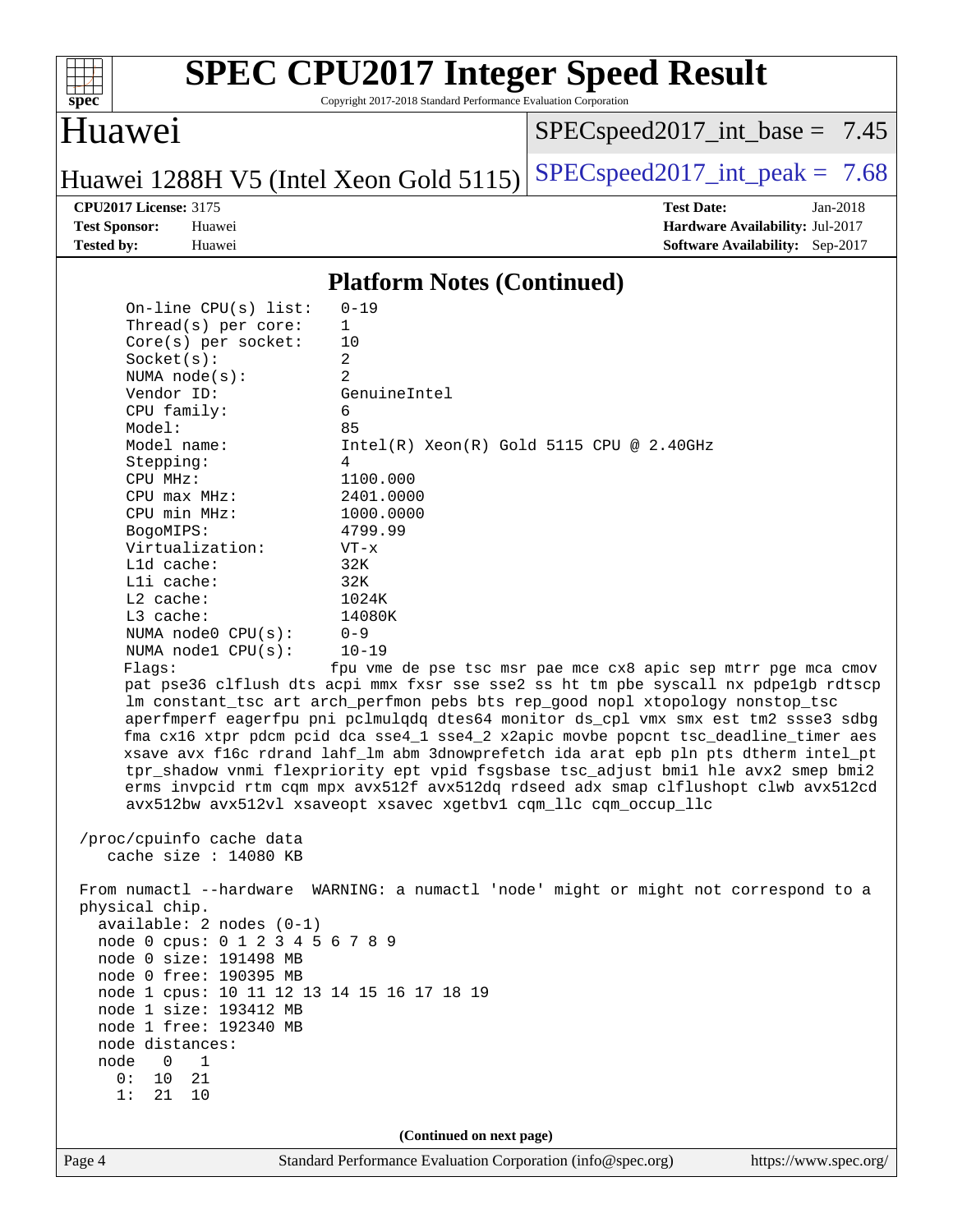#### **[spec](http://www.spec.org/) [SPEC CPU2017 Integer Speed Result](http://www.spec.org/auto/cpu2017/Docs/result-fields.html#SPECCPU2017IntegerSpeedResult)** Copyright 2017-2018 Standard Performance Evaluation Corporation Huawei Huawei 1288H V5 (Intel Xeon Gold 5115) SPECspeed 2017\_int\_peak =  $7.68$  $SPECspeed2017\_int\_base = 7.45$ **[CPU2017 License:](http://www.spec.org/auto/cpu2017/Docs/result-fields.html#CPU2017License)** 3175 **[Test Date:](http://www.spec.org/auto/cpu2017/Docs/result-fields.html#TestDate)** Jan-2018 **[Test Sponsor:](http://www.spec.org/auto/cpu2017/Docs/result-fields.html#TestSponsor)** Huawei **[Hardware Availability:](http://www.spec.org/auto/cpu2017/Docs/result-fields.html#HardwareAvailability)** Jul-2017 **[Tested by:](http://www.spec.org/auto/cpu2017/Docs/result-fields.html#Testedby)** Huawei **[Software Availability:](http://www.spec.org/auto/cpu2017/Docs/result-fields.html#SoftwareAvailability)** Sep-2017 **[Platform Notes \(Continued\)](http://www.spec.org/auto/cpu2017/Docs/result-fields.html#PlatformNotes)** From /proc/meminfo MemTotal: 394148704 kB HugePages\_Total: 0 Hugepagesize: 2048 kB From /etc/\*release\* /etc/\*version\* SuSE-release: SUSE Linux Enterprise Server 12 (x86\_64) VERSION = 12 PATCHLEVEL = 2 # This file is deprecated and will be removed in a future service pack or release. # Please check /etc/os-release for details about this release. os-release: NAME="SLES" VERSION="12-SP2" VERSION\_ID="12.2" PRETTY\_NAME="SUSE Linux Enterprise Server 12 SP2" ID="sles" ANSI\_COLOR="0;32" CPE\_NAME="cpe:/o:suse:sles:12:sp2" uname -a: Linux linux-hyq4 4.4.21-69-default #1 SMP Tue Oct 25 10:58:20 UTC 2016 (9464f67) x86\_64 x86\_64 x86\_64 GNU/Linux run-level 3 Jan 22 15:42 SPEC is set to: /spec2017 Filesystem Type Size Used Avail Use% Mounted on /dev/sda2 xfs 828G 57G 772G 7% / Additional information from dmidecode follows. WARNING: Use caution when you interpret this section. The 'dmidecode' program reads system data which is "intended to allow hardware to be accurately determined", but the intent may not be met, as there are frequent changes to hardware, firmware, and the "DMTF SMBIOS" standard. BIOS INSYDE Corp. 0.31 09/29/2017 Memory: 24x Samsung M393A2K43BB1-CTD 16 GB 2 rank 2666, configured at 2400 (End of data from sysinfo program) **[Compiler Version Notes](http://www.spec.org/auto/cpu2017/Docs/result-fields.html#CompilerVersionNotes)** ============================================================================== CC 600.perlbench s(base) 602.gcc s(base) 605.mcf s(base) 625.x264 s(base, **(Continued on next page)**

Page 5 Standard Performance Evaluation Corporation [\(info@spec.org\)](mailto:info@spec.org) <https://www.spec.org/>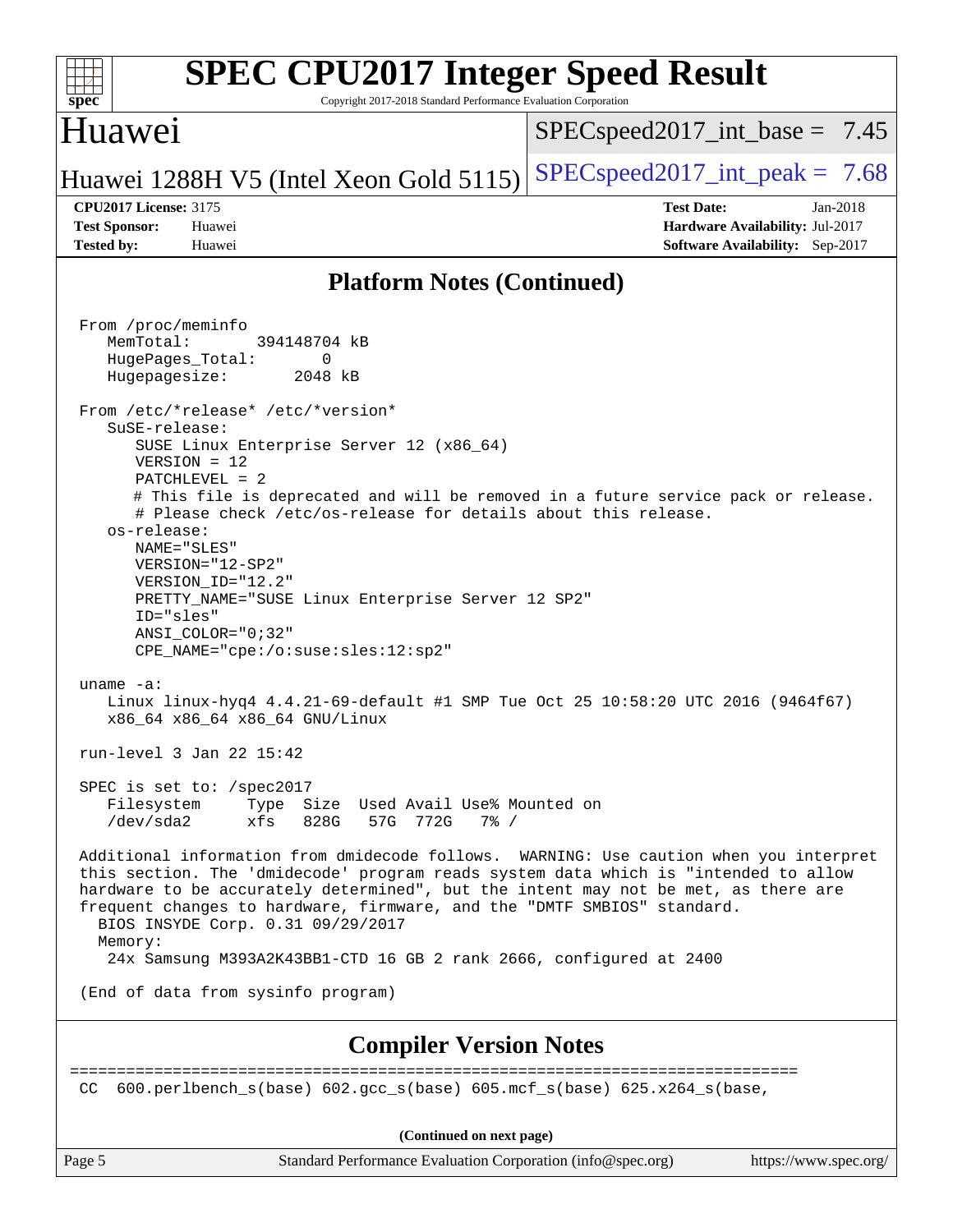| s<br>æ<br>١, |  |  |  |  |  |  |  |
|--------------|--|--|--|--|--|--|--|

Copyright 2017-2018 Standard Performance Evaluation Corporation

## Huawei

[SPECspeed2017\\_int\\_base =](http://www.spec.org/auto/cpu2017/Docs/result-fields.html#SPECspeed2017intbase) 7.45

Huawei 1288H V5 (Intel Xeon Gold 5115) [SPECspeed2017\\_int\\_peak =](http://www.spec.org/auto/cpu2017/Docs/result-fields.html#SPECspeed2017intpeak)  $7.68$ 

**[CPU2017 License:](http://www.spec.org/auto/cpu2017/Docs/result-fields.html#CPU2017License)** 3175 **[Test Date:](http://www.spec.org/auto/cpu2017/Docs/result-fields.html#TestDate)** Jan-2018 **[Test Sponsor:](http://www.spec.org/auto/cpu2017/Docs/result-fields.html#TestSponsor)** Huawei **[Hardware Availability:](http://www.spec.org/auto/cpu2017/Docs/result-fields.html#HardwareAvailability)** Jul-2017 **[Tested by:](http://www.spec.org/auto/cpu2017/Docs/result-fields.html#Testedby)** Huawei **[Software Availability:](http://www.spec.org/auto/cpu2017/Docs/result-fields.html#SoftwareAvailability)** Sep-2017

### **[Compiler Version Notes \(Continued\)](http://www.spec.org/auto/cpu2017/Docs/result-fields.html#CompilerVersionNotes)**

| $peak)$ 657.xz_s(base)                                                                                         |
|----------------------------------------------------------------------------------------------------------------|
| icc (ICC) 18.0.0 20170811<br>Copyright (C) 1985-2017 Intel Corporation. All rights reserved.                   |
|                                                                                                                |
| 600.perlbench_s(peak) 602.gcc_s(peak) 605.mcf_s(peak) 657.xz_s(peak)<br>CC.                                    |
| icc (ICC) 18.0.0 20170811<br>Copyright (C) 1985-2017 Intel Corporation. All rights reserved.                   |
|                                                                                                                |
| CXXC $620$ . omnetpp $s(base)$ $623$ . xalancbmk $s(base)$ $631$ . deepsjeng $s(base)$<br>$641.$ leela_s(base) |
| icpc (ICC) 18.0.0 20170811<br>Copyright (C) 1985-2017 Intel Corporation. All rights reserved.                  |
|                                                                                                                |
| CXXC 620.omnetpp_s(peak) 623.xalancbmk_s(peak) 631.deepsjeng_s(peak)<br>$641.$ leela_s(peak)                   |
| icpc (ICC) 18.0.0 20170811<br>Copyright (C) 1985-2017 Intel Corporation. All rights reserved.                  |
|                                                                                                                |
| 648.exchange2_s(base, peak)<br>FC                                                                              |
| ifort (IFORT) 18.0.0 20170811<br>Copyright (C) 1985-2017 Intel Corporation. All rights reserved.               |
|                                                                                                                |

# **[Base Compiler Invocation](http://www.spec.org/auto/cpu2017/Docs/result-fields.html#BaseCompilerInvocation)**

[C benchmarks](http://www.spec.org/auto/cpu2017/Docs/result-fields.html#Cbenchmarks): [icc](http://www.spec.org/cpu2017/results/res2018q1/cpu2017-20180127-03109.flags.html#user_CCbase_intel_icc_18.0_66fc1ee009f7361af1fbd72ca7dcefbb700085f36577c54f309893dd4ec40d12360134090235512931783d35fd58c0460139e722d5067c5574d8eaf2b3e37e92)

[C++ benchmarks:](http://www.spec.org/auto/cpu2017/Docs/result-fields.html#CXXbenchmarks) [icpc](http://www.spec.org/cpu2017/results/res2018q1/cpu2017-20180127-03109.flags.html#user_CXXbase_intel_icpc_18.0_c510b6838c7f56d33e37e94d029a35b4a7bccf4766a728ee175e80a419847e808290a9b78be685c44ab727ea267ec2f070ec5dc83b407c0218cded6866a35d07)

[Fortran benchmarks](http://www.spec.org/auto/cpu2017/Docs/result-fields.html#Fortranbenchmarks): [ifort](http://www.spec.org/cpu2017/results/res2018q1/cpu2017-20180127-03109.flags.html#user_FCbase_intel_ifort_18.0_8111460550e3ca792625aed983ce982f94888b8b503583aa7ba2b8303487b4d8a21a13e7191a45c5fd58ff318f48f9492884d4413fa793fd88dd292cad7027ca)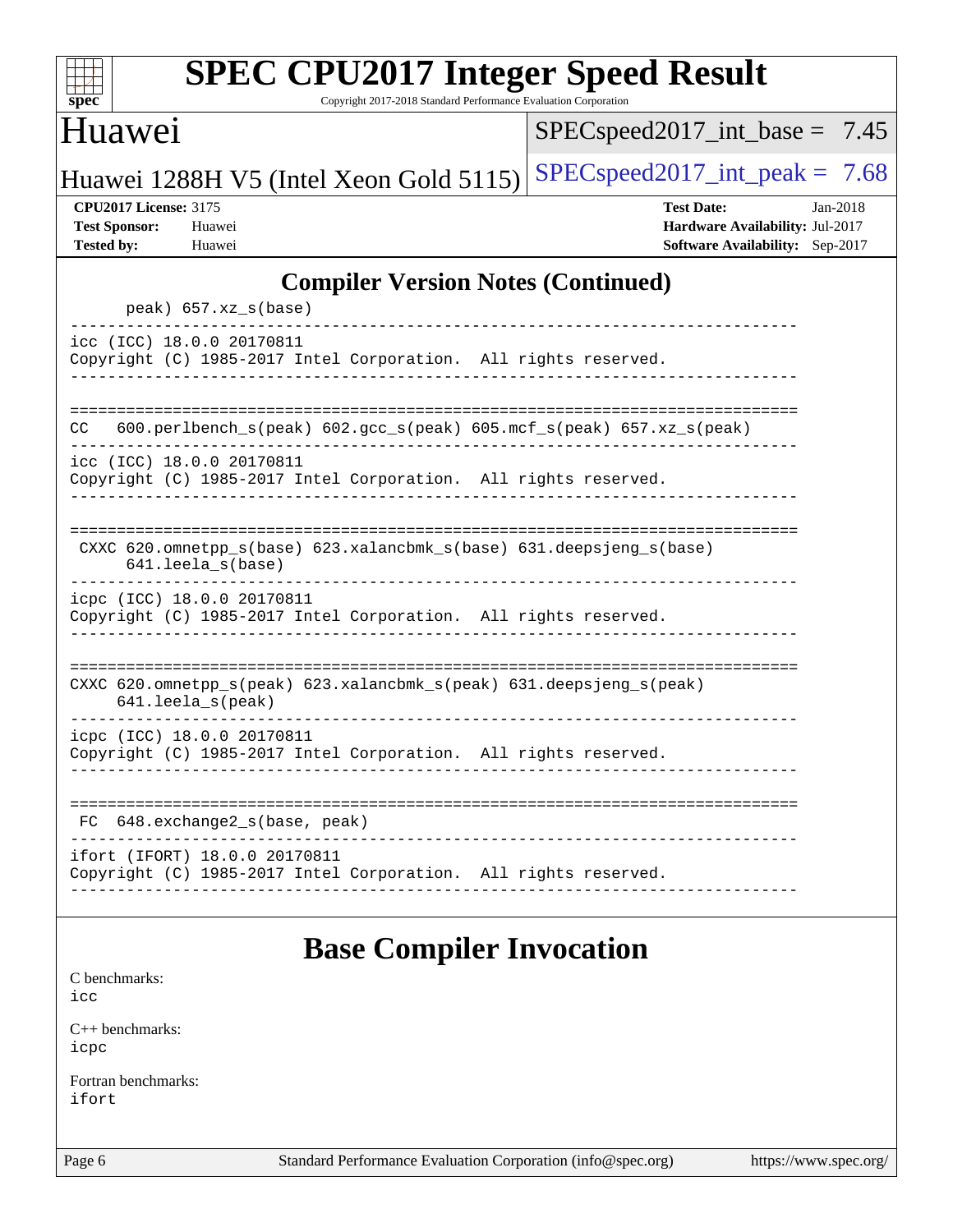

Copyright 2017-2018 Standard Performance Evaluation Corporation

## Huawei

 $SPECspeed2017\_int\_base = 7.45$ 

Huawei 1288H V5 (Intel Xeon Gold 5115) [SPECspeed2017\\_int\\_peak =](http://www.spec.org/auto/cpu2017/Docs/result-fields.html#SPECspeed2017intpeak)  $7.68$ 

**[CPU2017 License:](http://www.spec.org/auto/cpu2017/Docs/result-fields.html#CPU2017License)** 3175 **[Test Date:](http://www.spec.org/auto/cpu2017/Docs/result-fields.html#TestDate)** Jan-2018 **[Test Sponsor:](http://www.spec.org/auto/cpu2017/Docs/result-fields.html#TestSponsor)** Huawei **[Hardware Availability:](http://www.spec.org/auto/cpu2017/Docs/result-fields.html#HardwareAvailability)** Jul-2017 **[Tested by:](http://www.spec.org/auto/cpu2017/Docs/result-fields.html#Testedby)** Huawei **[Software Availability:](http://www.spec.org/auto/cpu2017/Docs/result-fields.html#SoftwareAvailability)** Sep-2017

## **[Base Portability Flags](http://www.spec.org/auto/cpu2017/Docs/result-fields.html#BasePortabilityFlags)**

 600.perlbench\_s: [-DSPEC\\_LP64](http://www.spec.org/cpu2017/results/res2018q1/cpu2017-20180127-03109.flags.html#b600.perlbench_s_basePORTABILITY_DSPEC_LP64) [-DSPEC\\_LINUX\\_X64](http://www.spec.org/cpu2017/results/res2018q1/cpu2017-20180127-03109.flags.html#b600.perlbench_s_baseCPORTABILITY_DSPEC_LINUX_X64) 602.gcc\_s: [-DSPEC\\_LP64](http://www.spec.org/cpu2017/results/res2018q1/cpu2017-20180127-03109.flags.html#suite_basePORTABILITY602_gcc_s_DSPEC_LP64) 605.mcf\_s: [-DSPEC\\_LP64](http://www.spec.org/cpu2017/results/res2018q1/cpu2017-20180127-03109.flags.html#suite_basePORTABILITY605_mcf_s_DSPEC_LP64) 620.omnetpp\_s: [-DSPEC\\_LP64](http://www.spec.org/cpu2017/results/res2018q1/cpu2017-20180127-03109.flags.html#suite_basePORTABILITY620_omnetpp_s_DSPEC_LP64) 623.xalancbmk\_s: [-DSPEC\\_LP64](http://www.spec.org/cpu2017/results/res2018q1/cpu2017-20180127-03109.flags.html#suite_basePORTABILITY623_xalancbmk_s_DSPEC_LP64) [-DSPEC\\_LINUX](http://www.spec.org/cpu2017/results/res2018q1/cpu2017-20180127-03109.flags.html#b623.xalancbmk_s_baseCXXPORTABILITY_DSPEC_LINUX) 625.x264\_s: [-DSPEC\\_LP64](http://www.spec.org/cpu2017/results/res2018q1/cpu2017-20180127-03109.flags.html#suite_basePORTABILITY625_x264_s_DSPEC_LP64) 631.deepsjeng\_s: [-DSPEC\\_LP64](http://www.spec.org/cpu2017/results/res2018q1/cpu2017-20180127-03109.flags.html#suite_basePORTABILITY631_deepsjeng_s_DSPEC_LP64) 641.leela\_s: [-DSPEC\\_LP64](http://www.spec.org/cpu2017/results/res2018q1/cpu2017-20180127-03109.flags.html#suite_basePORTABILITY641_leela_s_DSPEC_LP64) 648.exchange2\_s: [-DSPEC\\_LP64](http://www.spec.org/cpu2017/results/res2018q1/cpu2017-20180127-03109.flags.html#suite_basePORTABILITY648_exchange2_s_DSPEC_LP64) 657.xz\_s: [-DSPEC\\_LP64](http://www.spec.org/cpu2017/results/res2018q1/cpu2017-20180127-03109.flags.html#suite_basePORTABILITY657_xz_s_DSPEC_LP64)

## **[Base Optimization Flags](http://www.spec.org/auto/cpu2017/Docs/result-fields.html#BaseOptimizationFlags)**

#### [C benchmarks](http://www.spec.org/auto/cpu2017/Docs/result-fields.html#Cbenchmarks):

[-Wl,-z,muldefs](http://www.spec.org/cpu2017/results/res2018q1/cpu2017-20180127-03109.flags.html#user_CCbase_link_force_multiple1_b4cbdb97b34bdee9ceefcfe54f4c8ea74255f0b02a4b23e853cdb0e18eb4525ac79b5a88067c842dd0ee6996c24547a27a4b99331201badda8798ef8a743f577) [-xCORE-AVX2](http://www.spec.org/cpu2017/results/res2018q1/cpu2017-20180127-03109.flags.html#user_CCbase_f-xCORE-AVX2) [-ipo](http://www.spec.org/cpu2017/results/res2018q1/cpu2017-20180127-03109.flags.html#user_CCbase_f-ipo) [-O3](http://www.spec.org/cpu2017/results/res2018q1/cpu2017-20180127-03109.flags.html#user_CCbase_f-O3) [-no-prec-div](http://www.spec.org/cpu2017/results/res2018q1/cpu2017-20180127-03109.flags.html#user_CCbase_f-no-prec-div) [-qopt-mem-layout-trans=3](http://www.spec.org/cpu2017/results/res2018q1/cpu2017-20180127-03109.flags.html#user_CCbase_f-qopt-mem-layout-trans_de80db37974c74b1f0e20d883f0b675c88c3b01e9d123adea9b28688d64333345fb62bc4a798493513fdb68f60282f9a726aa07f478b2f7113531aecce732043) [-qopenmp](http://www.spec.org/cpu2017/results/res2018q1/cpu2017-20180127-03109.flags.html#user_CCbase_qopenmp_16be0c44f24f464004c6784a7acb94aca937f053568ce72f94b139a11c7c168634a55f6653758ddd83bcf7b8463e8028bb0b48b77bcddc6b78d5d95bb1df2967) [-DSPEC\\_OPENMP](http://www.spec.org/cpu2017/results/res2018q1/cpu2017-20180127-03109.flags.html#suite_CCbase_DSPEC_OPENMP) [-L/usr/local/je5.0.1-64/lib](http://www.spec.org/cpu2017/results/res2018q1/cpu2017-20180127-03109.flags.html#user_CCbase_jemalloc_link_path64_4b10a636b7bce113509b17f3bd0d6226c5fb2346b9178c2d0232c14f04ab830f976640479e5c33dc2bcbbdad86ecfb6634cbbd4418746f06f368b512fced5394) [-ljemalloc](http://www.spec.org/cpu2017/results/res2018q1/cpu2017-20180127-03109.flags.html#user_CCbase_jemalloc_link_lib_d1249b907c500fa1c0672f44f562e3d0f79738ae9e3c4a9c376d49f265a04b9c99b167ecedbf6711b3085be911c67ff61f150a17b3472be731631ba4d0471706)

#### [C++ benchmarks:](http://www.spec.org/auto/cpu2017/Docs/result-fields.html#CXXbenchmarks)

[-Wl,-z,muldefs](http://www.spec.org/cpu2017/results/res2018q1/cpu2017-20180127-03109.flags.html#user_CXXbase_link_force_multiple1_b4cbdb97b34bdee9ceefcfe54f4c8ea74255f0b02a4b23e853cdb0e18eb4525ac79b5a88067c842dd0ee6996c24547a27a4b99331201badda8798ef8a743f577) [-xCORE-AVX2](http://www.spec.org/cpu2017/results/res2018q1/cpu2017-20180127-03109.flags.html#user_CXXbase_f-xCORE-AVX2) [-ipo](http://www.spec.org/cpu2017/results/res2018q1/cpu2017-20180127-03109.flags.html#user_CXXbase_f-ipo) [-O3](http://www.spec.org/cpu2017/results/res2018q1/cpu2017-20180127-03109.flags.html#user_CXXbase_f-O3) [-no-prec-div](http://www.spec.org/cpu2017/results/res2018q1/cpu2017-20180127-03109.flags.html#user_CXXbase_f-no-prec-div) [-qopt-mem-layout-trans=3](http://www.spec.org/cpu2017/results/res2018q1/cpu2017-20180127-03109.flags.html#user_CXXbase_f-qopt-mem-layout-trans_de80db37974c74b1f0e20d883f0b675c88c3b01e9d123adea9b28688d64333345fb62bc4a798493513fdb68f60282f9a726aa07f478b2f7113531aecce732043) [-L/usr/local/je5.0.1-64/lib](http://www.spec.org/cpu2017/results/res2018q1/cpu2017-20180127-03109.flags.html#user_CXXbase_jemalloc_link_path64_4b10a636b7bce113509b17f3bd0d6226c5fb2346b9178c2d0232c14f04ab830f976640479e5c33dc2bcbbdad86ecfb6634cbbd4418746f06f368b512fced5394) [-ljemalloc](http://www.spec.org/cpu2017/results/res2018q1/cpu2017-20180127-03109.flags.html#user_CXXbase_jemalloc_link_lib_d1249b907c500fa1c0672f44f562e3d0f79738ae9e3c4a9c376d49f265a04b9c99b167ecedbf6711b3085be911c67ff61f150a17b3472be731631ba4d0471706)

#### [Fortran benchmarks](http://www.spec.org/auto/cpu2017/Docs/result-fields.html#Fortranbenchmarks):

[-Wl,-z,muldefs](http://www.spec.org/cpu2017/results/res2018q1/cpu2017-20180127-03109.flags.html#user_FCbase_link_force_multiple1_b4cbdb97b34bdee9ceefcfe54f4c8ea74255f0b02a4b23e853cdb0e18eb4525ac79b5a88067c842dd0ee6996c24547a27a4b99331201badda8798ef8a743f577) [-xCORE-AVX2](http://www.spec.org/cpu2017/results/res2018q1/cpu2017-20180127-03109.flags.html#user_FCbase_f-xCORE-AVX2) [-ipo](http://www.spec.org/cpu2017/results/res2018q1/cpu2017-20180127-03109.flags.html#user_FCbase_f-ipo) [-O3](http://www.spec.org/cpu2017/results/res2018q1/cpu2017-20180127-03109.flags.html#user_FCbase_f-O3) [-no-prec-div](http://www.spec.org/cpu2017/results/res2018q1/cpu2017-20180127-03109.flags.html#user_FCbase_f-no-prec-div) [-qopt-mem-layout-trans=3](http://www.spec.org/cpu2017/results/res2018q1/cpu2017-20180127-03109.flags.html#user_FCbase_f-qopt-mem-layout-trans_de80db37974c74b1f0e20d883f0b675c88c3b01e9d123adea9b28688d64333345fb62bc4a798493513fdb68f60282f9a726aa07f478b2f7113531aecce732043) [-nostandard-realloc-lhs](http://www.spec.org/cpu2017/results/res2018q1/cpu2017-20180127-03109.flags.html#user_FCbase_f_2003_std_realloc_82b4557e90729c0f113870c07e44d33d6f5a304b4f63d4c15d2d0f1fab99f5daaed73bdb9275d9ae411527f28b936061aa8b9c8f2d63842963b95c9dd6426b8a) [-align array32byte](http://www.spec.org/cpu2017/results/res2018q1/cpu2017-20180127-03109.flags.html#user_FCbase_align_array32byte_b982fe038af199962ba9a80c053b8342c548c85b40b8e86eb3cc33dee0d7986a4af373ac2d51c3f7cf710a18d62fdce2948f201cd044323541f22fc0fffc51b6) [-L/usr/local/je5.0.1-64/lib](http://www.spec.org/cpu2017/results/res2018q1/cpu2017-20180127-03109.flags.html#user_FCbase_jemalloc_link_path64_4b10a636b7bce113509b17f3bd0d6226c5fb2346b9178c2d0232c14f04ab830f976640479e5c33dc2bcbbdad86ecfb6634cbbd4418746f06f368b512fced5394) [-ljemalloc](http://www.spec.org/cpu2017/results/res2018q1/cpu2017-20180127-03109.flags.html#user_FCbase_jemalloc_link_lib_d1249b907c500fa1c0672f44f562e3d0f79738ae9e3c4a9c376d49f265a04b9c99b167ecedbf6711b3085be911c67ff61f150a17b3472be731631ba4d0471706)

## **[Base Other Flags](http://www.spec.org/auto/cpu2017/Docs/result-fields.html#BaseOtherFlags)**

[C benchmarks](http://www.spec.org/auto/cpu2017/Docs/result-fields.html#Cbenchmarks):  $-m64 - std= c11$  $-m64 - std= c11$ 

[C++ benchmarks:](http://www.spec.org/auto/cpu2017/Docs/result-fields.html#CXXbenchmarks) [-m64](http://www.spec.org/cpu2017/results/res2018q1/cpu2017-20180127-03109.flags.html#user_CXXbase_intel_intel64_18.0_af43caccfc8ded86e7699f2159af6efc7655f51387b94da716254467f3c01020a5059329e2569e4053f409e7c9202a7efc638f7a6d1ffb3f52dea4a3e31d82ab)

[Fortran benchmarks](http://www.spec.org/auto/cpu2017/Docs/result-fields.html#Fortranbenchmarks): [-m64](http://www.spec.org/cpu2017/results/res2018q1/cpu2017-20180127-03109.flags.html#user_FCbase_intel_intel64_18.0_af43caccfc8ded86e7699f2159af6efc7655f51387b94da716254467f3c01020a5059329e2569e4053f409e7c9202a7efc638f7a6d1ffb3f52dea4a3e31d82ab)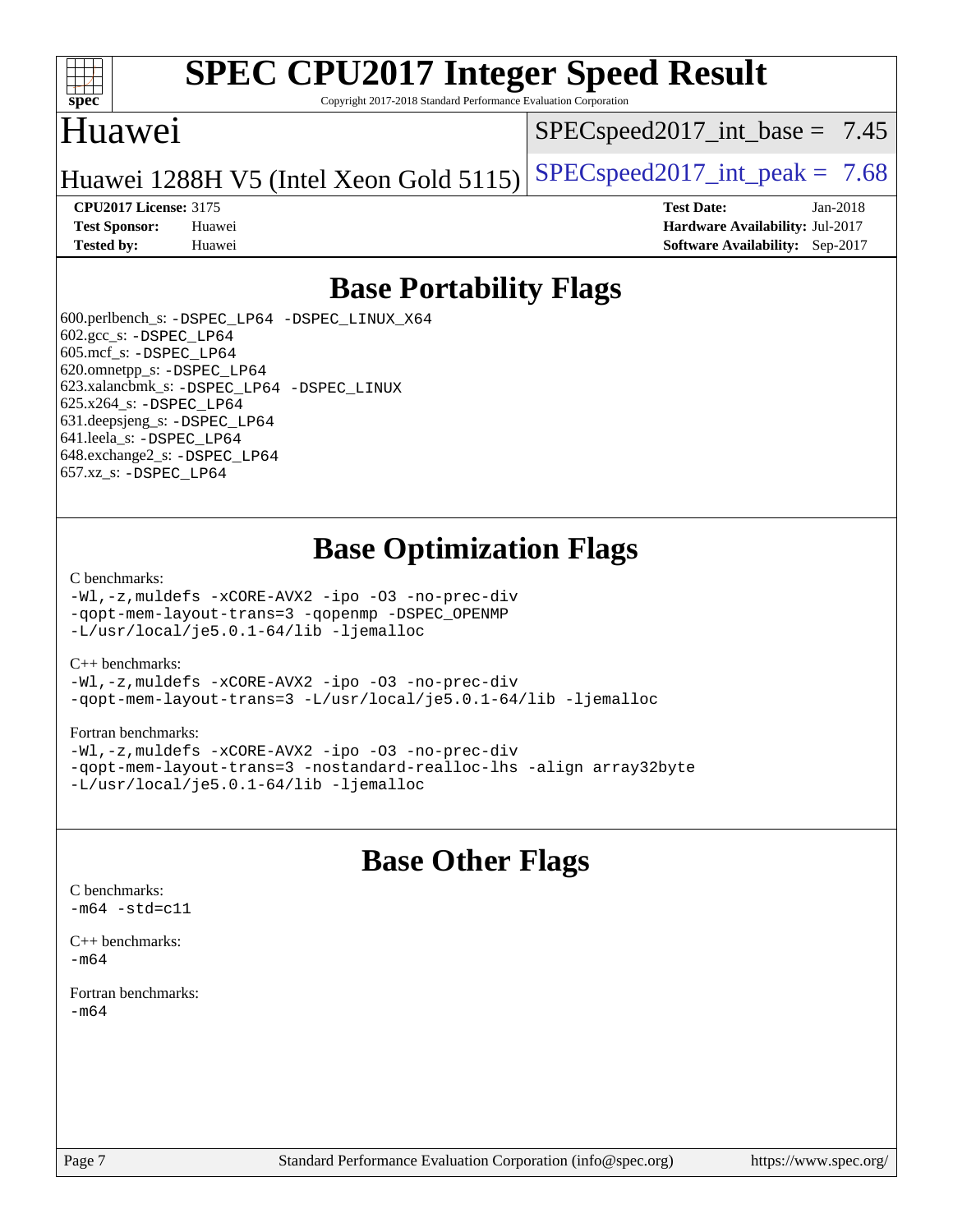

Copyright 2017-2018 Standard Performance Evaluation Corporation

## Huawei

 $SPECspeed2017\_int\_base = 7.45$ 

Huawei 1288H V5 (Intel Xeon Gold 5115) SPECspeed 2017\_int\_peak =  $7.68$ 

**[Tested by:](http://www.spec.org/auto/cpu2017/Docs/result-fields.html#Testedby)** Huawei **[Software Availability:](http://www.spec.org/auto/cpu2017/Docs/result-fields.html#SoftwareAvailability)** Sep-2017

**[CPU2017 License:](http://www.spec.org/auto/cpu2017/Docs/result-fields.html#CPU2017License)** 3175 **[Test Date:](http://www.spec.org/auto/cpu2017/Docs/result-fields.html#TestDate)** Jan-2018 **[Test Sponsor:](http://www.spec.org/auto/cpu2017/Docs/result-fields.html#TestSponsor)** Huawei **[Hardware Availability:](http://www.spec.org/auto/cpu2017/Docs/result-fields.html#HardwareAvailability)** Jul-2017

# **[Peak Compiler Invocation](http://www.spec.org/auto/cpu2017/Docs/result-fields.html#PeakCompilerInvocation)**

[C benchmarks](http://www.spec.org/auto/cpu2017/Docs/result-fields.html#Cbenchmarks):

[icc](http://www.spec.org/cpu2017/results/res2018q1/cpu2017-20180127-03109.flags.html#user_CCpeak_intel_icc_18.0_66fc1ee009f7361af1fbd72ca7dcefbb700085f36577c54f309893dd4ec40d12360134090235512931783d35fd58c0460139e722d5067c5574d8eaf2b3e37e92)

[C++ benchmarks:](http://www.spec.org/auto/cpu2017/Docs/result-fields.html#CXXbenchmarks) [icpc](http://www.spec.org/cpu2017/results/res2018q1/cpu2017-20180127-03109.flags.html#user_CXXpeak_intel_icpc_18.0_c510b6838c7f56d33e37e94d029a35b4a7bccf4766a728ee175e80a419847e808290a9b78be685c44ab727ea267ec2f070ec5dc83b407c0218cded6866a35d07)

[Fortran benchmarks](http://www.spec.org/auto/cpu2017/Docs/result-fields.html#Fortranbenchmarks): [ifort](http://www.spec.org/cpu2017/results/res2018q1/cpu2017-20180127-03109.flags.html#user_FCpeak_intel_ifort_18.0_8111460550e3ca792625aed983ce982f94888b8b503583aa7ba2b8303487b4d8a21a13e7191a45c5fd58ff318f48f9492884d4413fa793fd88dd292cad7027ca)

### **[Peak Portability Flags](http://www.spec.org/auto/cpu2017/Docs/result-fields.html#PeakPortabilityFlags)**

 600.perlbench\_s: [-DSPEC\\_LP64](http://www.spec.org/cpu2017/results/res2018q1/cpu2017-20180127-03109.flags.html#b600.perlbench_s_peakPORTABILITY_DSPEC_LP64) [-DSPEC\\_LINUX\\_X64](http://www.spec.org/cpu2017/results/res2018q1/cpu2017-20180127-03109.flags.html#b600.perlbench_s_peakCPORTABILITY_DSPEC_LINUX_X64) 602.gcc\_s: [-DSPEC\\_LP64](http://www.spec.org/cpu2017/results/res2018q1/cpu2017-20180127-03109.flags.html#suite_peakPORTABILITY602_gcc_s_DSPEC_LP64) 605.mcf\_s: [-DSPEC\\_LP64](http://www.spec.org/cpu2017/results/res2018q1/cpu2017-20180127-03109.flags.html#suite_peakPORTABILITY605_mcf_s_DSPEC_LP64) 620.omnetpp\_s: [-DSPEC\\_LP64](http://www.spec.org/cpu2017/results/res2018q1/cpu2017-20180127-03109.flags.html#suite_peakPORTABILITY620_omnetpp_s_DSPEC_LP64) 623.xalancbmk\_s: [-D\\_FILE\\_OFFSET\\_BITS=64](http://www.spec.org/cpu2017/results/res2018q1/cpu2017-20180127-03109.flags.html#user_peakPORTABILITY623_xalancbmk_s_file_offset_bits_64_5ae949a99b284ddf4e95728d47cb0843d81b2eb0e18bdfe74bbf0f61d0b064f4bda2f10ea5eb90e1dcab0e84dbc592acfc5018bc955c18609f94ddb8d550002c) [-DSPEC\\_LINUX](http://www.spec.org/cpu2017/results/res2018q1/cpu2017-20180127-03109.flags.html#b623.xalancbmk_s_peakCXXPORTABILITY_DSPEC_LINUX) 625.x264\_s: [-DSPEC\\_LP64](http://www.spec.org/cpu2017/results/res2018q1/cpu2017-20180127-03109.flags.html#suite_peakPORTABILITY625_x264_s_DSPEC_LP64) 631.deepsjeng\_s: [-DSPEC\\_LP64](http://www.spec.org/cpu2017/results/res2018q1/cpu2017-20180127-03109.flags.html#suite_peakPORTABILITY631_deepsjeng_s_DSPEC_LP64) 641.leela\_s: [-DSPEC\\_LP64](http://www.spec.org/cpu2017/results/res2018q1/cpu2017-20180127-03109.flags.html#suite_peakPORTABILITY641_leela_s_DSPEC_LP64) 648.exchange2\_s: [-DSPEC\\_LP64](http://www.spec.org/cpu2017/results/res2018q1/cpu2017-20180127-03109.flags.html#suite_peakPORTABILITY648_exchange2_s_DSPEC_LP64) 657.xz\_s: [-DSPEC\\_LP64](http://www.spec.org/cpu2017/results/res2018q1/cpu2017-20180127-03109.flags.html#suite_peakPORTABILITY657_xz_s_DSPEC_LP64)

# **[Peak Optimization Flags](http://www.spec.org/auto/cpu2017/Docs/result-fields.html#PeakOptimizationFlags)**

[C benchmarks](http://www.spec.org/auto/cpu2017/Docs/result-fields.html#Cbenchmarks):

600.perlbench\_s:  $-W1$ , -z, muldefs [-prof-gen](http://www.spec.org/cpu2017/results/res2018q1/cpu2017-20180127-03109.flags.html#user_peakPASS1_CFLAGSPASS1_LDFLAGS600_perlbench_s_prof_gen_5aa4926d6013ddb2a31985c654b3eb18169fc0c6952a63635c234f711e6e63dd76e94ad52365559451ec499a2cdb89e4dc58ba4c67ef54ca681ffbe1461d6b36)(pass 1) [-prof-use](http://www.spec.org/cpu2017/results/res2018q1/cpu2017-20180127-03109.flags.html#user_peakPASS2_CFLAGSPASS2_LDFLAGS600_perlbench_s_prof_use_1a21ceae95f36a2b53c25747139a6c16ca95bd9def2a207b4f0849963b97e94f5260e30a0c64f4bb623698870e679ca08317ef8150905d41bd88c6f78df73f19)(pass 2) -02 [-xCORE-AVX2](http://www.spec.org/cpu2017/results/res2018q1/cpu2017-20180127-03109.flags.html#user_peakPASS2_COPTIMIZE600_perlbench_s_f-xCORE-AVX2) [-qopt-mem-layout-trans=3](http://www.spec.org/cpu2017/results/res2018q1/cpu2017-20180127-03109.flags.html#user_peakPASS1_COPTIMIZEPASS2_COPTIMIZE600_perlbench_s_f-qopt-mem-layout-trans_de80db37974c74b1f0e20d883f0b675c88c3b01e9d123adea9b28688d64333345fb62bc4a798493513fdb68f60282f9a726aa07f478b2f7113531aecce732043) [-ipo](http://www.spec.org/cpu2017/results/res2018q1/cpu2017-20180127-03109.flags.html#user_peakPASS2_COPTIMIZE600_perlbench_s_f-ipo) [-O3](http://www.spec.org/cpu2017/results/res2018q1/cpu2017-20180127-03109.flags.html#user_peakPASS2_COPTIMIZE600_perlbench_s_f-O3) [-no-prec-div](http://www.spec.org/cpu2017/results/res2018q1/cpu2017-20180127-03109.flags.html#user_peakPASS2_COPTIMIZE600_perlbench_s_f-no-prec-div) [-DSPEC\\_SUPPRESS\\_OPENMP](http://www.spec.org/cpu2017/results/res2018q1/cpu2017-20180127-03109.flags.html#suite_peakPASS1_COPTIMIZE600_perlbench_s_DSPEC_SUPPRESS_OPENMP) [-qopenmp](http://www.spec.org/cpu2017/results/res2018q1/cpu2017-20180127-03109.flags.html#user_peakPASS2_COPTIMIZE600_perlbench_s_qopenmp_16be0c44f24f464004c6784a7acb94aca937f053568ce72f94b139a11c7c168634a55f6653758ddd83bcf7b8463e8028bb0b48b77bcddc6b78d5d95bb1df2967) [-DSPEC\\_OPENMP](http://www.spec.org/cpu2017/results/res2018q1/cpu2017-20180127-03109.flags.html#suite_peakPASS2_COPTIMIZE600_perlbench_s_DSPEC_OPENMP) [-fno-strict-overflow](http://www.spec.org/cpu2017/results/res2018q1/cpu2017-20180127-03109.flags.html#user_peakEXTRA_OPTIMIZE600_perlbench_s_f-fno-strict-overflow) [-L/usr/local/je5.0.1-64/lib](http://www.spec.org/cpu2017/results/res2018q1/cpu2017-20180127-03109.flags.html#user_peakEXTRA_LIBS600_perlbench_s_jemalloc_link_path64_4b10a636b7bce113509b17f3bd0d6226c5fb2346b9178c2d0232c14f04ab830f976640479e5c33dc2bcbbdad86ecfb6634cbbd4418746f06f368b512fced5394) [-ljemalloc](http://www.spec.org/cpu2017/results/res2018q1/cpu2017-20180127-03109.flags.html#user_peakEXTRA_LIBS600_perlbench_s_jemalloc_link_lib_d1249b907c500fa1c0672f44f562e3d0f79738ae9e3c4a9c376d49f265a04b9c99b167ecedbf6711b3085be911c67ff61f150a17b3472be731631ba4d0471706)

 602.gcc\_s: [-Wl,-z,muldefs](http://www.spec.org/cpu2017/results/res2018q1/cpu2017-20180127-03109.flags.html#user_peakEXTRA_LDFLAGS602_gcc_s_link_force_multiple1_b4cbdb97b34bdee9ceefcfe54f4c8ea74255f0b02a4b23e853cdb0e18eb4525ac79b5a88067c842dd0ee6996c24547a27a4b99331201badda8798ef8a743f577) [-prof-gen](http://www.spec.org/cpu2017/results/res2018q1/cpu2017-20180127-03109.flags.html#user_peakPASS1_CFLAGSPASS1_LDFLAGS602_gcc_s_prof_gen_5aa4926d6013ddb2a31985c654b3eb18169fc0c6952a63635c234f711e6e63dd76e94ad52365559451ec499a2cdb89e4dc58ba4c67ef54ca681ffbe1461d6b36)(pass 1) [-prof-use](http://www.spec.org/cpu2017/results/res2018q1/cpu2017-20180127-03109.flags.html#user_peakPASS2_CFLAGSPASS2_LDFLAGS602_gcc_s_prof_use_1a21ceae95f36a2b53c25747139a6c16ca95bd9def2a207b4f0849963b97e94f5260e30a0c64f4bb623698870e679ca08317ef8150905d41bd88c6f78df73f19)(pass 2) [-O2](http://www.spec.org/cpu2017/results/res2018q1/cpu2017-20180127-03109.flags.html#user_peakPASS1_COPTIMIZE602_gcc_s_f-O2) [-xCORE-AVX2](http://www.spec.org/cpu2017/results/res2018q1/cpu2017-20180127-03109.flags.html#user_peakPASS2_COPTIMIZE602_gcc_s_f-xCORE-AVX2) [-qopt-mem-layout-trans=3](http://www.spec.org/cpu2017/results/res2018q1/cpu2017-20180127-03109.flags.html#user_peakPASS1_COPTIMIZEPASS2_COPTIMIZE602_gcc_s_f-qopt-mem-layout-trans_de80db37974c74b1f0e20d883f0b675c88c3b01e9d123adea9b28688d64333345fb62bc4a798493513fdb68f60282f9a726aa07f478b2f7113531aecce732043) [-ipo](http://www.spec.org/cpu2017/results/res2018q1/cpu2017-20180127-03109.flags.html#user_peakPASS2_COPTIMIZE602_gcc_s_f-ipo) [-O3](http://www.spec.org/cpu2017/results/res2018q1/cpu2017-20180127-03109.flags.html#user_peakPASS2_COPTIMIZE602_gcc_s_f-O3) [-no-prec-div](http://www.spec.org/cpu2017/results/res2018q1/cpu2017-20180127-03109.flags.html#user_peakPASS2_COPTIMIZE602_gcc_s_f-no-prec-div) [-DSPEC\\_SUPPRESS\\_OPENMP](http://www.spec.org/cpu2017/results/res2018q1/cpu2017-20180127-03109.flags.html#suite_peakPASS1_COPTIMIZE602_gcc_s_DSPEC_SUPPRESS_OPENMP) [-qopenmp](http://www.spec.org/cpu2017/results/res2018q1/cpu2017-20180127-03109.flags.html#user_peakPASS2_COPTIMIZE602_gcc_s_qopenmp_16be0c44f24f464004c6784a7acb94aca937f053568ce72f94b139a11c7c168634a55f6653758ddd83bcf7b8463e8028bb0b48b77bcddc6b78d5d95bb1df2967) [-DSPEC\\_OPENMP](http://www.spec.org/cpu2017/results/res2018q1/cpu2017-20180127-03109.flags.html#suite_peakPASS2_COPTIMIZE602_gcc_s_DSPEC_OPENMP) [-L/usr/local/je5.0.1-64/lib](http://www.spec.org/cpu2017/results/res2018q1/cpu2017-20180127-03109.flags.html#user_peakEXTRA_LIBS602_gcc_s_jemalloc_link_path64_4b10a636b7bce113509b17f3bd0d6226c5fb2346b9178c2d0232c14f04ab830f976640479e5c33dc2bcbbdad86ecfb6634cbbd4418746f06f368b512fced5394) [-ljemalloc](http://www.spec.org/cpu2017/results/res2018q1/cpu2017-20180127-03109.flags.html#user_peakEXTRA_LIBS602_gcc_s_jemalloc_link_lib_d1249b907c500fa1c0672f44f562e3d0f79738ae9e3c4a9c376d49f265a04b9c99b167ecedbf6711b3085be911c67ff61f150a17b3472be731631ba4d0471706)

 $605 \text{.mcf}\text{-}\mathrm{s}$ : basepeak = yes

 $625.x264_s$ : basepeak = yes

**(Continued on next page)**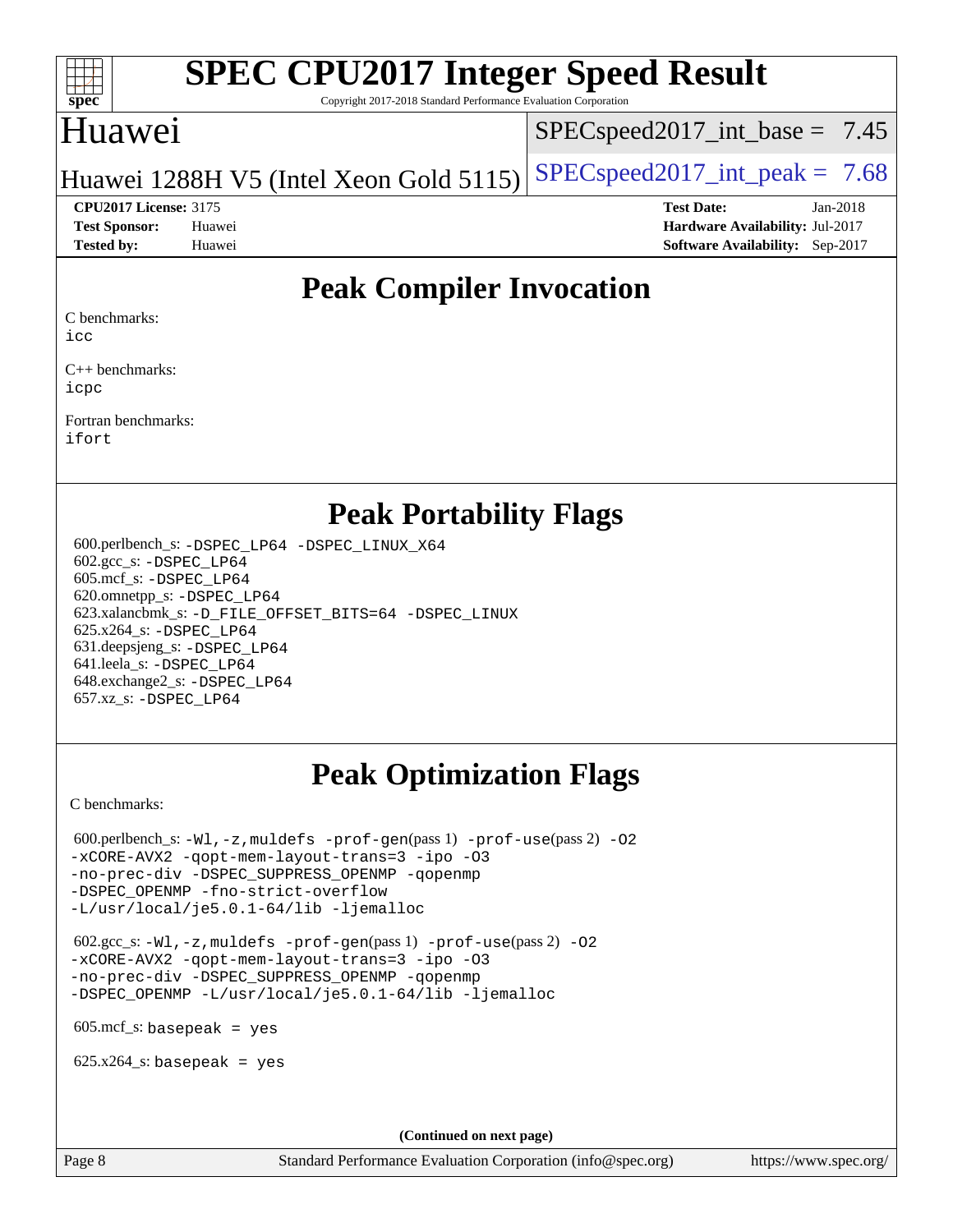|  | spec |  |  |
|--|------|--|--|

Copyright 2017-2018 Standard Performance Evaluation Corporation

# Huawei

 $SPECspeed2017\_int\_base = 7.45$ 

Huawei 1288H V5 (Intel Xeon Gold 5115) SPECspeed 2017\_int\_peak =  $7.68$ 

**[CPU2017 License:](http://www.spec.org/auto/cpu2017/Docs/result-fields.html#CPU2017License)** 3175 **[Test Date:](http://www.spec.org/auto/cpu2017/Docs/result-fields.html#TestDate)** Jan-2018 **[Test Sponsor:](http://www.spec.org/auto/cpu2017/Docs/result-fields.html#TestSponsor)** Huawei **[Hardware Availability:](http://www.spec.org/auto/cpu2017/Docs/result-fields.html#HardwareAvailability)** Jul-2017 **[Tested by:](http://www.spec.org/auto/cpu2017/Docs/result-fields.html#Testedby)** Huawei **[Software Availability:](http://www.spec.org/auto/cpu2017/Docs/result-fields.html#SoftwareAvailability)** Sep-2017

# **[Peak Optimization Flags \(Continued\)](http://www.spec.org/auto/cpu2017/Docs/result-fields.html#PeakOptimizationFlags)**

657.xz\_s: Same as 602.gcc\_s

[C++ benchmarks:](http://www.spec.org/auto/cpu2017/Docs/result-fields.html#CXXbenchmarks)

 $620.$ omnetpp\_s: basepeak = yes

 623.xalancbmk\_s: [-L/opt/intel/compilers\\_and\\_libraries\\_2018/linux/lib/ia32](http://www.spec.org/cpu2017/results/res2018q1/cpu2017-20180127-03109.flags.html#user_peakCXXLD623_xalancbmk_s_Enable-32bit-runtime_af243bdb1d79e4c7a4f720bf8275e627de2ecd461de63307bc14cef0633fde3cd7bb2facb32dcc8be9566045fb55d40ce2b72b725f73827aa7833441b71b9343) [-Wl,-z,muldefs](http://www.spec.org/cpu2017/results/res2018q1/cpu2017-20180127-03109.flags.html#user_peakEXTRA_LDFLAGS623_xalancbmk_s_link_force_multiple1_b4cbdb97b34bdee9ceefcfe54f4c8ea74255f0b02a4b23e853cdb0e18eb4525ac79b5a88067c842dd0ee6996c24547a27a4b99331201badda8798ef8a743f577) [-prof-gen](http://www.spec.org/cpu2017/results/res2018q1/cpu2017-20180127-03109.flags.html#user_peakPASS1_CXXFLAGSPASS1_LDFLAGS623_xalancbmk_s_prof_gen_5aa4926d6013ddb2a31985c654b3eb18169fc0c6952a63635c234f711e6e63dd76e94ad52365559451ec499a2cdb89e4dc58ba4c67ef54ca681ffbe1461d6b36)(pass 1) [-prof-use](http://www.spec.org/cpu2017/results/res2018q1/cpu2017-20180127-03109.flags.html#user_peakPASS2_CXXFLAGSPASS2_LDFLAGS623_xalancbmk_s_prof_use_1a21ceae95f36a2b53c25747139a6c16ca95bd9def2a207b4f0849963b97e94f5260e30a0c64f4bb623698870e679ca08317ef8150905d41bd88c6f78df73f19)(pass 2) [-ipo](http://www.spec.org/cpu2017/results/res2018q1/cpu2017-20180127-03109.flags.html#user_peakPASS1_CXXOPTIMIZEPASS2_CXXOPTIMIZE623_xalancbmk_s_f-ipo) [-xCORE-AVX2](http://www.spec.org/cpu2017/results/res2018q1/cpu2017-20180127-03109.flags.html#user_peakPASS2_CXXOPTIMIZE623_xalancbmk_s_f-xCORE-AVX2) [-O3](http://www.spec.org/cpu2017/results/res2018q1/cpu2017-20180127-03109.flags.html#user_peakPASS1_CXXOPTIMIZEPASS2_CXXOPTIMIZE623_xalancbmk_s_f-O3) [-no-prec-div](http://www.spec.org/cpu2017/results/res2018q1/cpu2017-20180127-03109.flags.html#user_peakPASS1_CXXOPTIMIZEPASS2_CXXOPTIMIZE623_xalancbmk_s_f-no-prec-div) [-qopt-mem-layout-trans=3](http://www.spec.org/cpu2017/results/res2018q1/cpu2017-20180127-03109.flags.html#user_peakPASS1_CXXOPTIMIZEPASS2_CXXOPTIMIZE623_xalancbmk_s_f-qopt-mem-layout-trans_de80db37974c74b1f0e20d883f0b675c88c3b01e9d123adea9b28688d64333345fb62bc4a798493513fdb68f60282f9a726aa07f478b2f7113531aecce732043) [-DSPEC\\_SUPPRESS\\_OPENMP](http://www.spec.org/cpu2017/results/res2018q1/cpu2017-20180127-03109.flags.html#suite_peakPASS1_CXXOPTIMIZE623_xalancbmk_s_DSPEC_SUPPRESS_OPENMP) [-qopenmp](http://www.spec.org/cpu2017/results/res2018q1/cpu2017-20180127-03109.flags.html#user_peakPASS2_CXXOPTIMIZE623_xalancbmk_s_qopenmp_16be0c44f24f464004c6784a7acb94aca937f053568ce72f94b139a11c7c168634a55f6653758ddd83bcf7b8463e8028bb0b48b77bcddc6b78d5d95bb1df2967) [-DSPEC\\_OPENMP](http://www.spec.org/cpu2017/results/res2018q1/cpu2017-20180127-03109.flags.html#suite_peakPASS2_CXXOPTIMIZE623_xalancbmk_s_DSPEC_OPENMP) [-L/usr/local/je5.0.1-32/lib](http://www.spec.org/cpu2017/results/res2018q1/cpu2017-20180127-03109.flags.html#user_peakEXTRA_LIBS623_xalancbmk_s_jemalloc_link_path32_e29f22e8e6c17053bbc6a0971f5a9c01a601a06bb1a59df2084b77a2fe0a2995b64fd4256feaeea39eeba3aae142e96e2b2b0a28974019c0c0c88139a84f900a) [-ljemalloc](http://www.spec.org/cpu2017/results/res2018q1/cpu2017-20180127-03109.flags.html#user_peakEXTRA_LIBS623_xalancbmk_s_jemalloc_link_lib_d1249b907c500fa1c0672f44f562e3d0f79738ae9e3c4a9c376d49f265a04b9c99b167ecedbf6711b3085be911c67ff61f150a17b3472be731631ba4d0471706)

631.deepsjeng\_s: basepeak = yes

641. leela s: basepeak = yes

[Fortran benchmarks](http://www.spec.org/auto/cpu2017/Docs/result-fields.html#Fortranbenchmarks): [-Wl,-z,muldefs](http://www.spec.org/cpu2017/results/res2018q1/cpu2017-20180127-03109.flags.html#user_FCpeak_link_force_multiple1_b4cbdb97b34bdee9ceefcfe54f4c8ea74255f0b02a4b23e853cdb0e18eb4525ac79b5a88067c842dd0ee6996c24547a27a4b99331201badda8798ef8a743f577) [-xCORE-AVX2](http://www.spec.org/cpu2017/results/res2018q1/cpu2017-20180127-03109.flags.html#user_FCpeak_f-xCORE-AVX2) [-ipo](http://www.spec.org/cpu2017/results/res2018q1/cpu2017-20180127-03109.flags.html#user_FCpeak_f-ipo) [-O3](http://www.spec.org/cpu2017/results/res2018q1/cpu2017-20180127-03109.flags.html#user_FCpeak_f-O3) [-no-prec-div](http://www.spec.org/cpu2017/results/res2018q1/cpu2017-20180127-03109.flags.html#user_FCpeak_f-no-prec-div) [-qopt-mem-layout-trans=3](http://www.spec.org/cpu2017/results/res2018q1/cpu2017-20180127-03109.flags.html#user_FCpeak_f-qopt-mem-layout-trans_de80db37974c74b1f0e20d883f0b675c88c3b01e9d123adea9b28688d64333345fb62bc4a798493513fdb68f60282f9a726aa07f478b2f7113531aecce732043) [-nostandard-realloc-lhs](http://www.spec.org/cpu2017/results/res2018q1/cpu2017-20180127-03109.flags.html#user_FCpeak_f_2003_std_realloc_82b4557e90729c0f113870c07e44d33d6f5a304b4f63d4c15d2d0f1fab99f5daaed73bdb9275d9ae411527f28b936061aa8b9c8f2d63842963b95c9dd6426b8a) [-align array32byte](http://www.spec.org/cpu2017/results/res2018q1/cpu2017-20180127-03109.flags.html#user_FCpeak_align_array32byte_b982fe038af199962ba9a80c053b8342c548c85b40b8e86eb3cc33dee0d7986a4af373ac2d51c3f7cf710a18d62fdce2948f201cd044323541f22fc0fffc51b6) [-L/usr/local/je5.0.1-64/lib](http://www.spec.org/cpu2017/results/res2018q1/cpu2017-20180127-03109.flags.html#user_FCpeak_jemalloc_link_path64_4b10a636b7bce113509b17f3bd0d6226c5fb2346b9178c2d0232c14f04ab830f976640479e5c33dc2bcbbdad86ecfb6634cbbd4418746f06f368b512fced5394) [-ljemalloc](http://www.spec.org/cpu2017/results/res2018q1/cpu2017-20180127-03109.flags.html#user_FCpeak_jemalloc_link_lib_d1249b907c500fa1c0672f44f562e3d0f79738ae9e3c4a9c376d49f265a04b9c99b167ecedbf6711b3085be911c67ff61f150a17b3472be731631ba4d0471706)

## **[Peak Other Flags](http://www.spec.org/auto/cpu2017/Docs/result-fields.html#PeakOtherFlags)**

[C benchmarks](http://www.spec.org/auto/cpu2017/Docs/result-fields.html#Cbenchmarks):  $-m64 - std = c11$  $-m64 - std = c11$ 

[C++ benchmarks \(except as noted below\):](http://www.spec.org/auto/cpu2017/Docs/result-fields.html#CXXbenchmarksexceptasnotedbelow) [-m64](http://www.spec.org/cpu2017/results/res2018q1/cpu2017-20180127-03109.flags.html#user_CXXpeak_intel_intel64_18.0_af43caccfc8ded86e7699f2159af6efc7655f51387b94da716254467f3c01020a5059329e2569e4053f409e7c9202a7efc638f7a6d1ffb3f52dea4a3e31d82ab)

623.xalancbmk\_s: [-m32](http://www.spec.org/cpu2017/results/res2018q1/cpu2017-20180127-03109.flags.html#user_peakCXXLD623_xalancbmk_s_intel_ia32_18.0_2666f1173eb60787016b673bfe1358e27016ef7649ea4884b7bc6187fd89dc221d14632e22638cde1c647a518de97358ab15d4ad098ee4e19a8b28d0c25e14bf)

[Fortran benchmarks](http://www.spec.org/auto/cpu2017/Docs/result-fields.html#Fortranbenchmarks):

 $-m64$ 

The flags files that were used to format this result can be browsed at

<http://www.spec.org/cpu2017/flags/Intel-ic18.0-official-linux64.html> <http://www.spec.org/cpu2017/flags/Huawei-Platform-Settings-SKL-V1.9.html>

You can also download the XML flags sources by saving the following links:

<http://www.spec.org/cpu2017/flags/Intel-ic18.0-official-linux64.xml>

<http://www.spec.org/cpu2017/flags/Huawei-Platform-Settings-SKL-V1.9.xml>